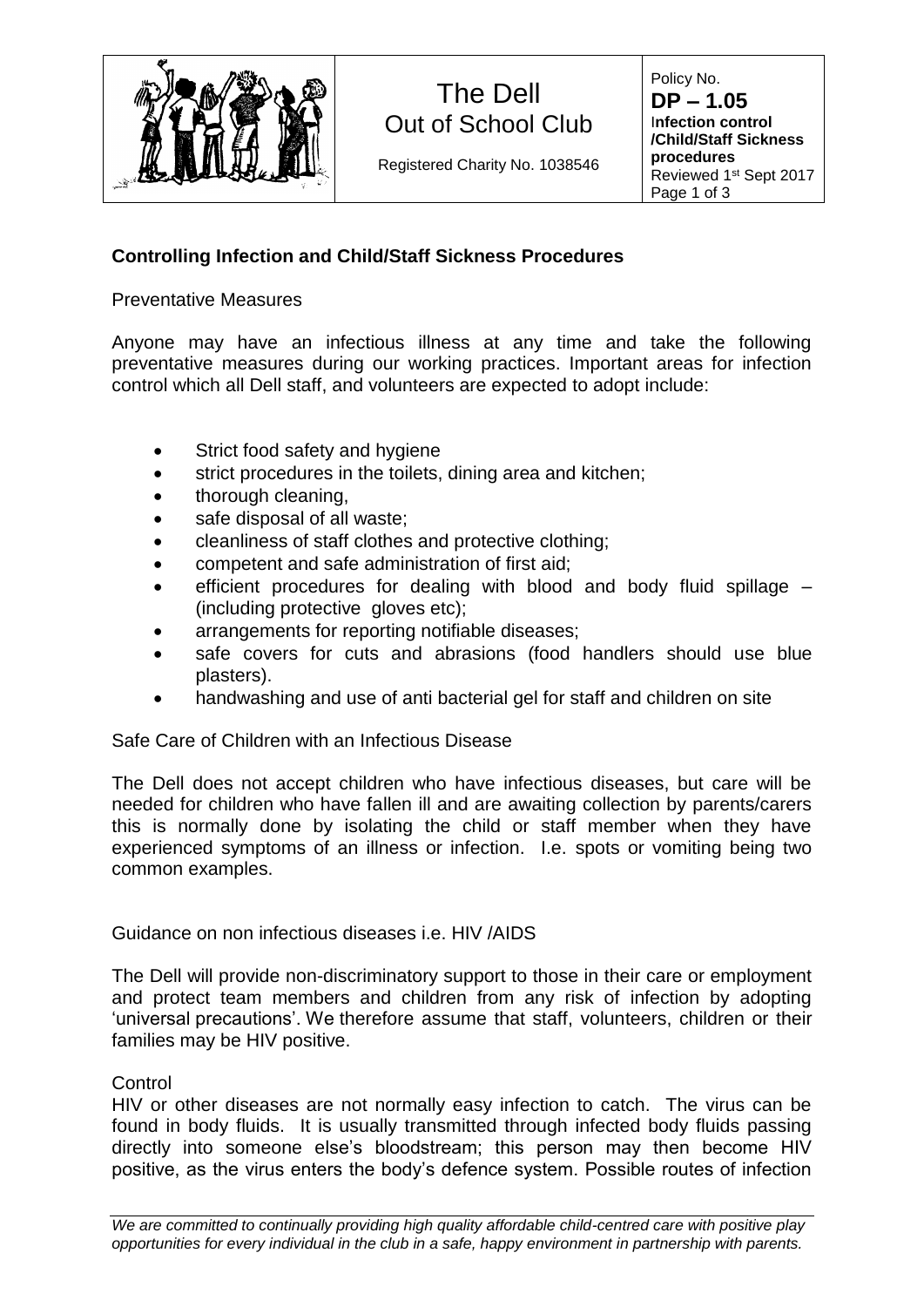| 涵 | The Dell<br>Out of School Club<br>Registered Charity No. 1038546 | Policy No.<br>$DP - 1.05$<br>Infection control<br>/Child/Staff Sickness<br>procedures<br>Reviewed 1 <sup>st</sup> Sept 2017<br>Page 2 of 3 |
|---|------------------------------------------------------------------|--------------------------------------------------------------------------------------------------------------------------------------------|
|---|------------------------------------------------------------------|--------------------------------------------------------------------------------------------------------------------------------------------|

in the Dell situation are through contact with infected blood directly into a cut/ open wound – therefore the Dell always provides and trains its staff in the use of surgical gloves and safe disposal of body fluids when dealing with such situations.

#### **Supporting children/staff that are terminally sick have non reportable medical infections or diseases.**

The Co-ordinator will secure medical advice to assess any additional risks and introduces measures to reduce risk. To provide caring support care will be given in the following ways. :

- i) Confidentiality- All medical information will be kept completely confidential and disciplinary measures will follow any breach of confidentiality.
- ii) Training and Information Accurate information and training for staff involved in care will be provided.

iii) Non-Discriminatory Practices -The Dell will provide equality of opportunity and support for users who may suffer from medical conditions i.e. TB or Aids.

#### Child Sickness Policy

Parents are required to keep their children at home if they are unwell. Parents should inform the leader as to the nature of the illness to enable other parents or local authorities to be alerted if necessary. Any child who is obviously unwell on arrival will not be accepted.

If a child becomes unwell during the course of the day / session, they will be comforted, observed and cared for by a member of staff. The parent or guardian will be contacted and requested to collect their child as soon as possible. Emergency contact details will be used if the parent / guardian cannot be contacted.

Further information about incubation periods of infectious illnesses can be obtained from a member of the Dell staff. Or are displayed at our settings on a wall poster.

Where children have experienced a sickness attack they must remain absent from the Dell for at least 48 hours.

#### **Staff Sickness Policy**

Staff who are sick should not attend work if they are unwell. Where possible as much notice should be given to the Coordinator to allow them time to plan alternative staff cover for any absence. When off sick you should keep the coordinator informed